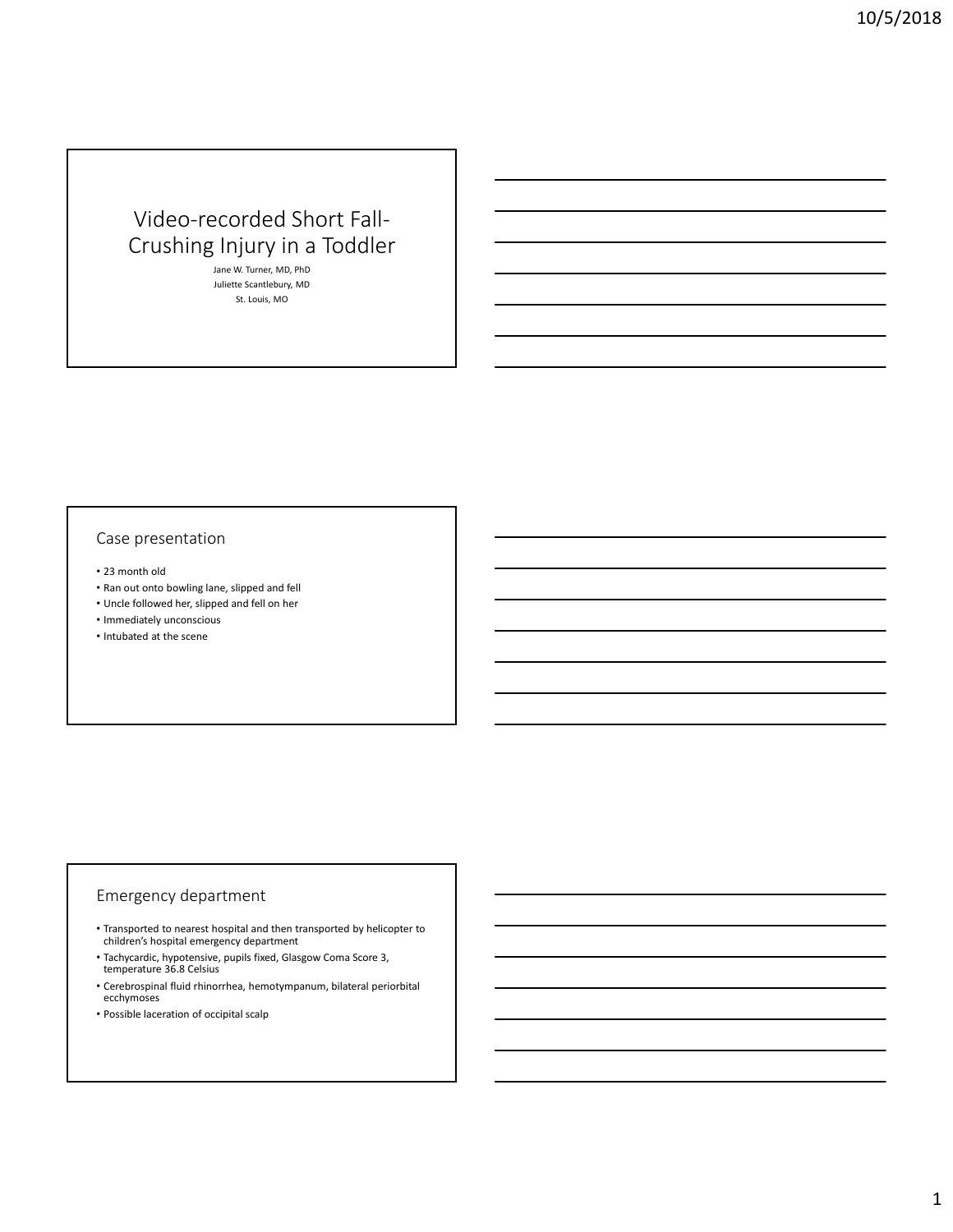# Head computed tomography

- Fractures of right temporal bone, bilateral ethmoid bones, bilateral orbital plates, diastasis of coronal sutures
- Edema, diffuse subarachnoid hemorrhage, basilar cistern subarachnoid hemorrhage, left frontal contusion
- Loss of gray-white junction



#### Autopsy

- Weight 40 lbs, height 35 inches
- Intracranial pressure monitor
- Diffuse subgaleal hemorrhage, skull fractures, subdural and subarachnoid hemorrhages
- Right optic nerve sheath hemorrhage, bilateral retinal hemorrhages
- Left frontal contusion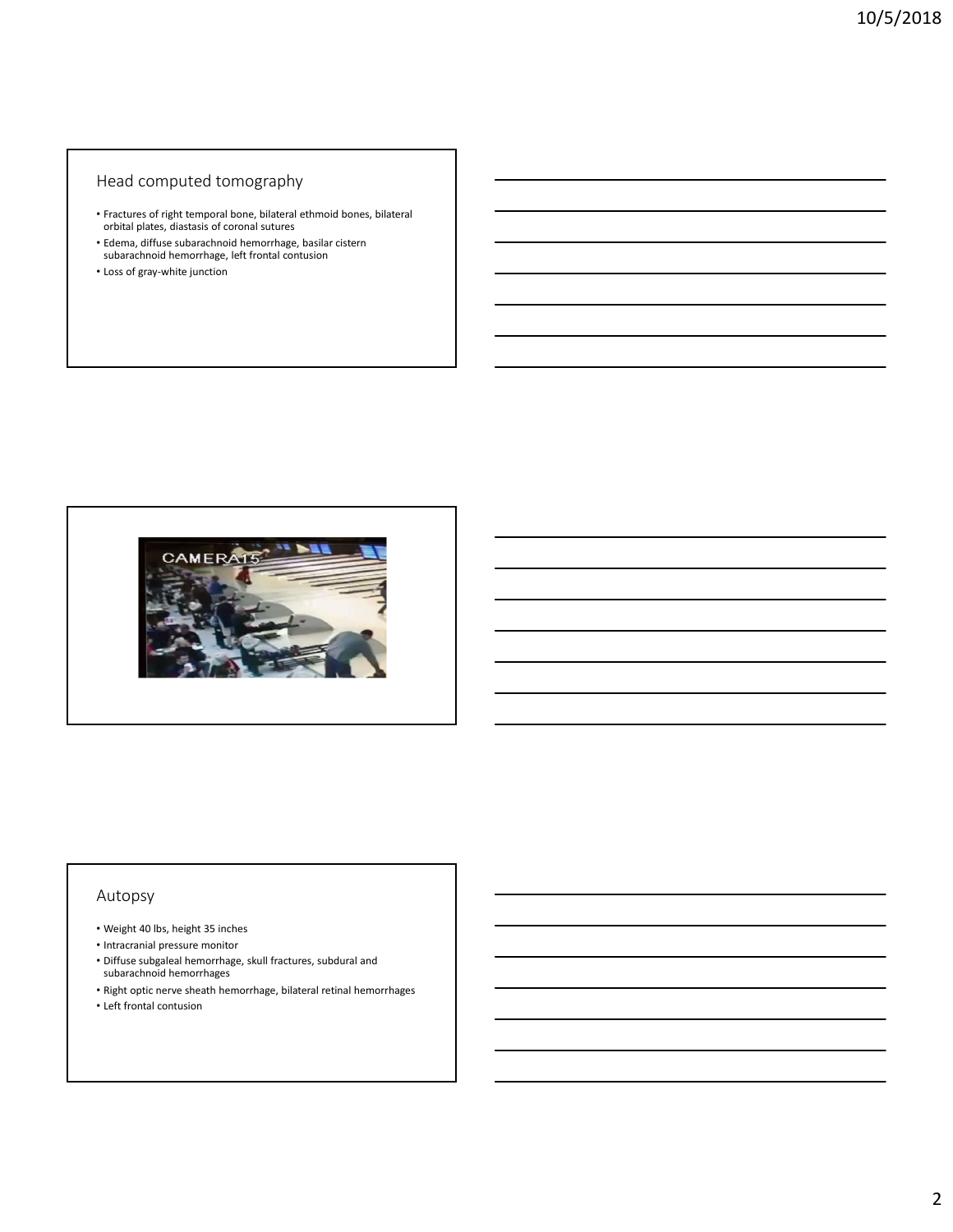

Right hemotympanum Bilateral periorbital ecchymoses Cerebrospinal fluid rhinorrhea



Diffuse subgaleal contusion Diastasis of coronal suture Bilateral temporal bone fractures



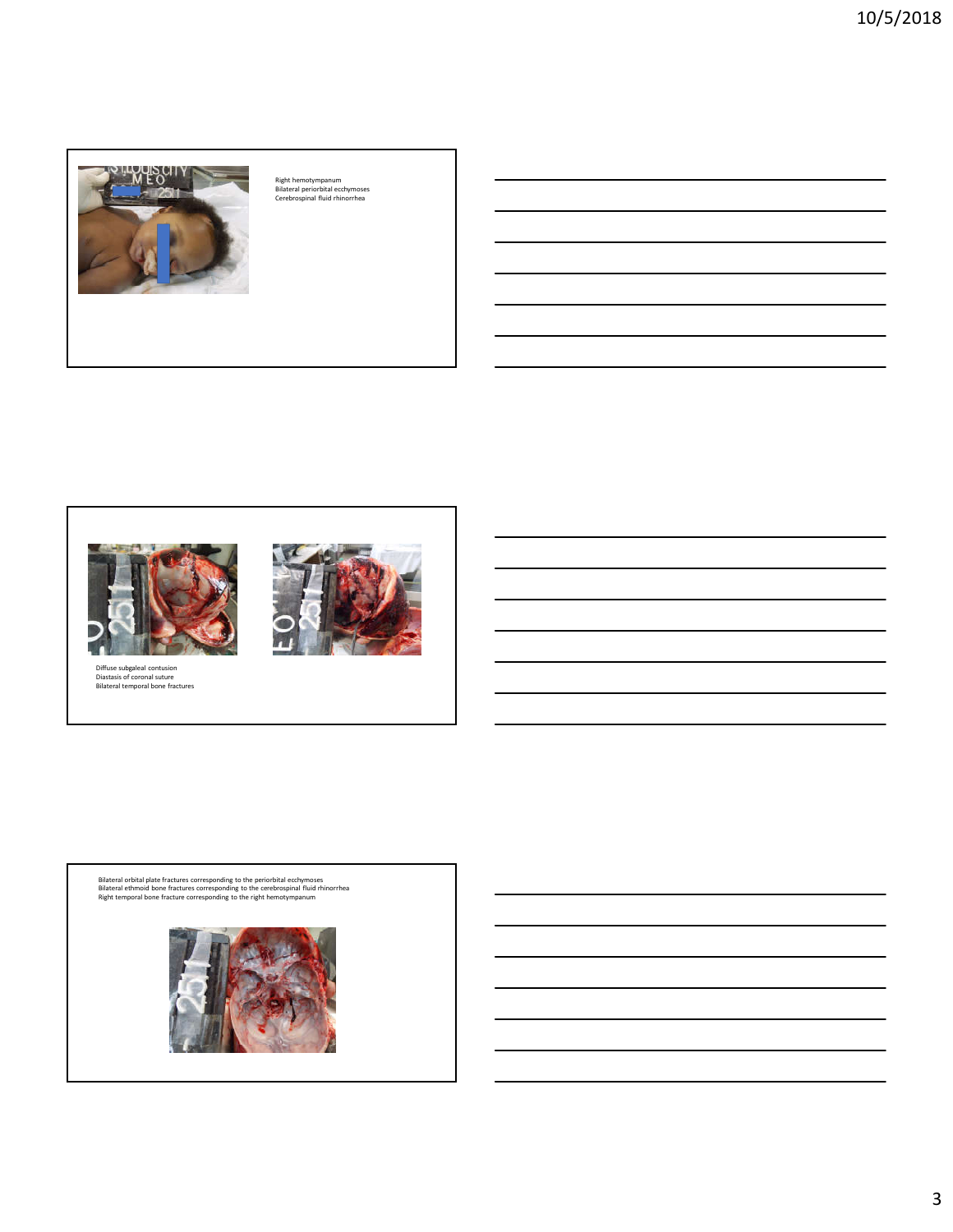



# Pediatric short falls and head injury-- Unknowns

- Minimum distance for lethal injury
- Minimum amount of force required
- Radiologic imaging and its specificity for accidental vs. inflicted injury
- Retinal hemorrhages and its specificity for accidental vs. inflicted injury
- Definition of short fall with respect to height—the literature varies greatly